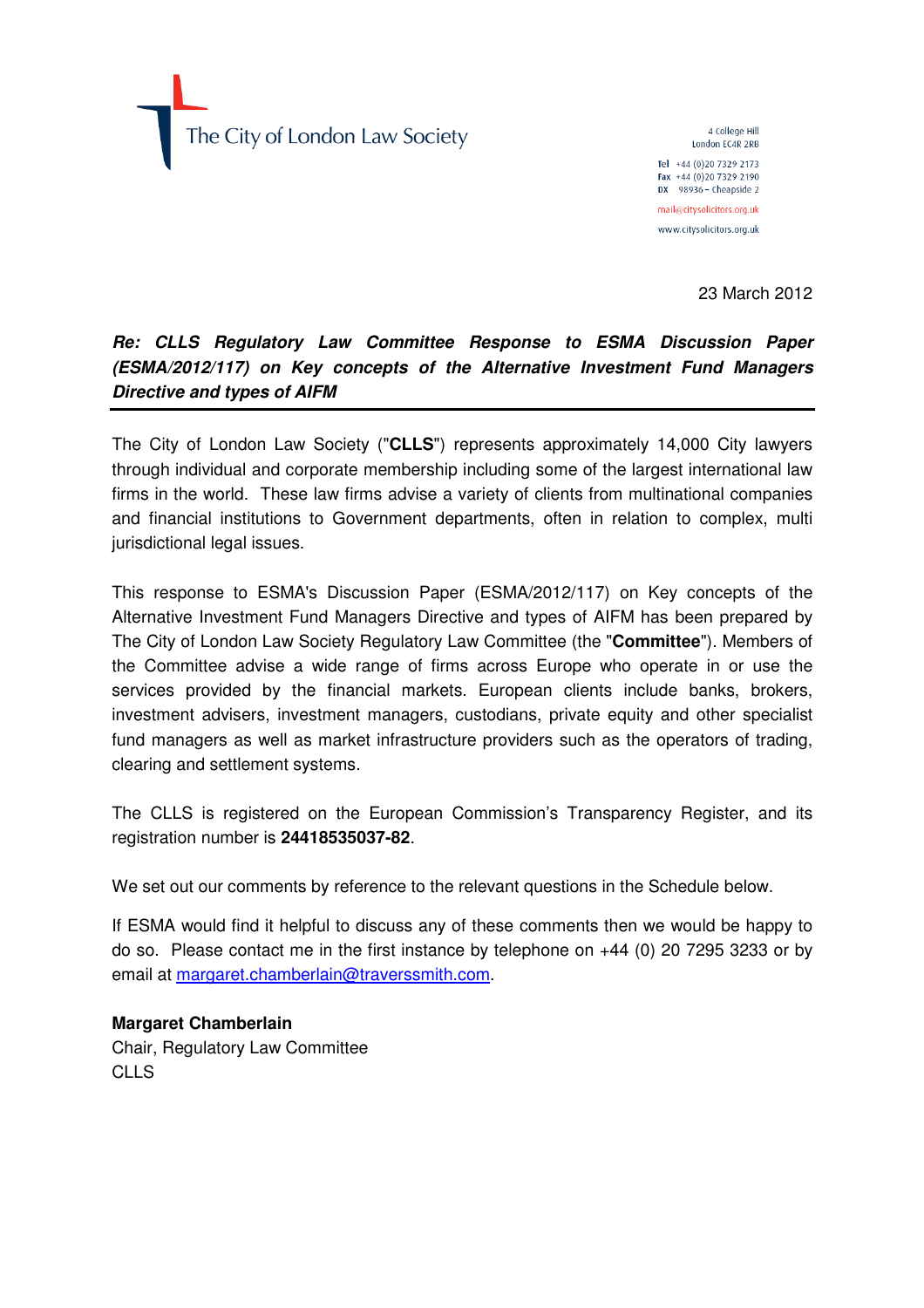#### **SCHEDULE**

#### **ESMA Discussion Paper – Key Concepts of the Alternative Investment Fund Managers Directive and types of AIFM**

We found the ESMA paper a helpful and constructive approach to a number of difficult issues which need to be resolved in order for both regulators and the fund management community to have certainty as they make their preparation for AIFMD implementation. We have the following particular comments:

# *Q1. Do you see merit in clarifying further the notion of family office vehicles? If yes, please clarify what you believe the notion of "investing the private wealth of investors without raising external capital" should cover.*

We doubt that it is possible to clarify this further. We believe that although there will necessarily be some relationship between the investors, this would be difficult properly to define since family investment vehicles are frequently used by large extended families spanning a number of generations, include bodies corporate, trusts and other undertakings and vehicles established by or for the benefit of family members and are also often coupled with philanthropic and charitable activities. Sometimes more than one family may be involved. We believe it is clear enough that the entire concept of the family office vehicle is that it does not look to third parties (i.e. "external capital" beyond the "family") for capital contributions.

It appears to us that there are a number of other situations in addition to family office vehicles where the private wealth of investors is invested without raising external capital. Family office vehicles should be seen as an example of situations which do not amount to AIF because they do not involve raising external capital rather than as a specific type of structure to be narrowly defined. Other examples of such situations which would not amount to AIF might include joint ventures (see below), situations where entrepreneurs who have previously been in partnership or otherwise worked together decide to invest some of the proceeds of a sale of business together, friendly investment clubs which do not involve professional management, or, indeed, a "friends and family" start up venture. Endeavouring to be precise about the exact prior relationship or relationships required will not, we believe, help to clarify the concept.

## *Q2. Do you see merit in clarifying the terms "insurance contracts" and "joint ventures"? If yes, please provide suggestions.*

We think it would be extremely dangerous and impossible to clarify the term "insurance contract", since this is a matter of law and, as there are very important Directives in the insurance sphere, it would seem inappropriate to define the content of those Directives in a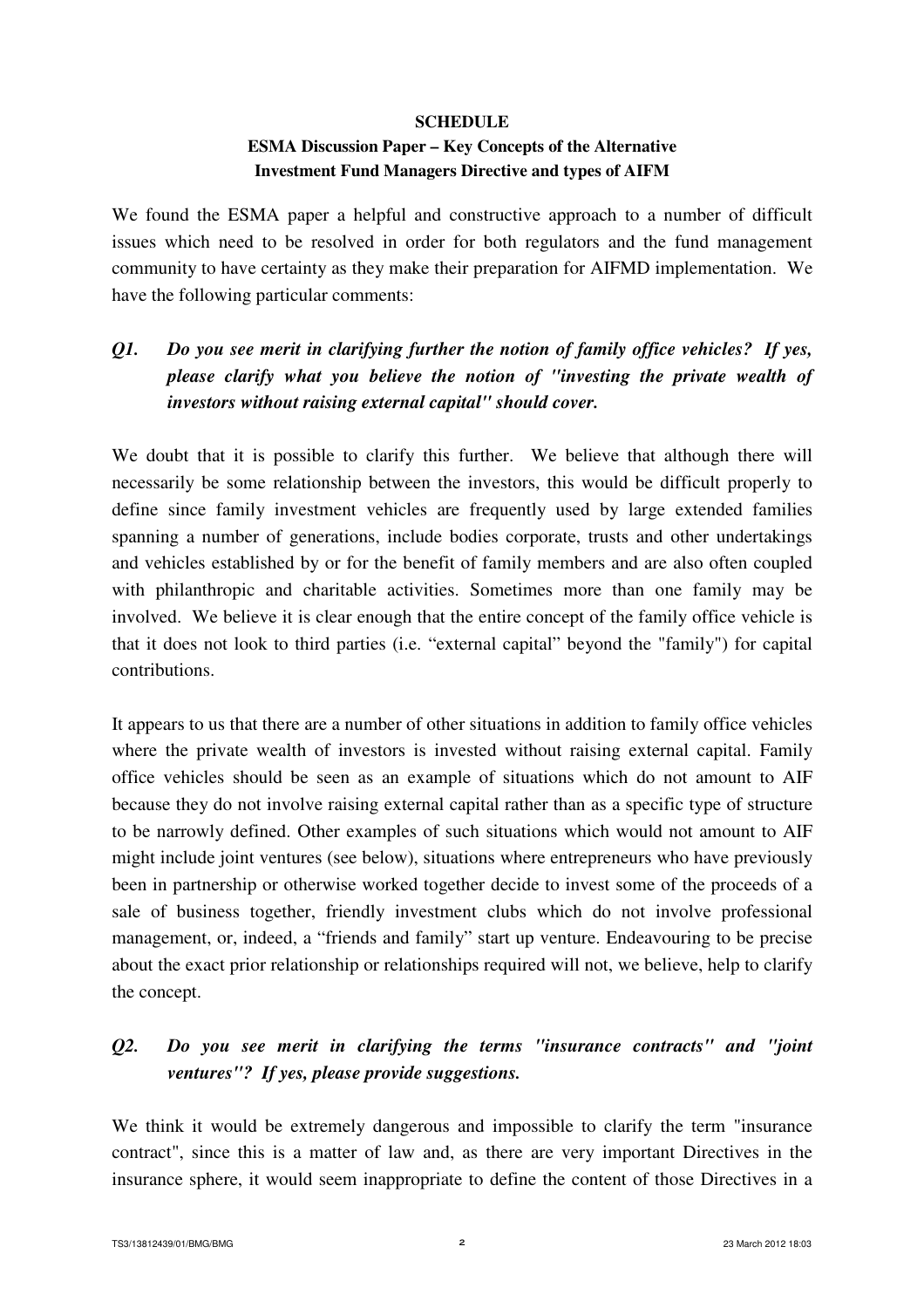Directive on alternative investment fund management.

As far as joint ventures are concerned, we think that care would have to be taken in any "clarification" as we doubt that it is possible to create an exhaustive definition of a joint venture and it is very important that any attempted clarification should not prevent normal commercial activity. At best ESMA could list a number of factors that might be relevant in determining the existence of a joint venture. For example a joint venture vehicle is typically created to provide a legally convenient means by which the joint venture parties combine resources to carry out a specific commercial or investment activity, it does not "raise capital" as such, the joint venture vehicle is the natural result of a business proposition, rather than a business proposition in itself.

### *Q3. Do you see merit in elaborating further on the characteristics of holding companies, based on the definition provided by Article 4(1)(o) of the AIFMD?*

We do not see any particular merit in elaborating further on the characteristics of holding companies. The Directive creates, as ESMA acknowledges, a clear exemption for certain types of entity. This does not (to state the obvious) mean that any other holding company is automatically an AIF; it is always a question of fact looking at the definitions in the Directive. The exemption for the holding company is precise and contains a number of conditions (one of which is an anti-avoidance condition). We do not agree therefore that it provides a means of circumventing the provisions of the Directive.

## *Q4. Do you see merit in clarifying further the notion of any of the other exclusions and exemptions mentioned above in this section?*

In our view, we think it is unnecessary to clarify these exemptions further, in most cases they are already fairly specifically defined. The only more general exclusion relates to employee participation and saving schemes. Given that the nature and structure of these will vary across Member States, we would not have thought it particularly useful or practicable to clarify the concept further. Such schemes are by definition confined to a narrow class.

In addition on this section, we have the following comments:

# *Paragraph 10*: We strongly disagree with ESMA's statement in paragraph 10 that *"where an AIFM chooses not to perform itself the additional functions set out in Annex I of the AIFMD, in such a case these functions should be considered as having been delegated by the AIFM to a third party".*

There is nothing in the Directive which supports such an interpretation. In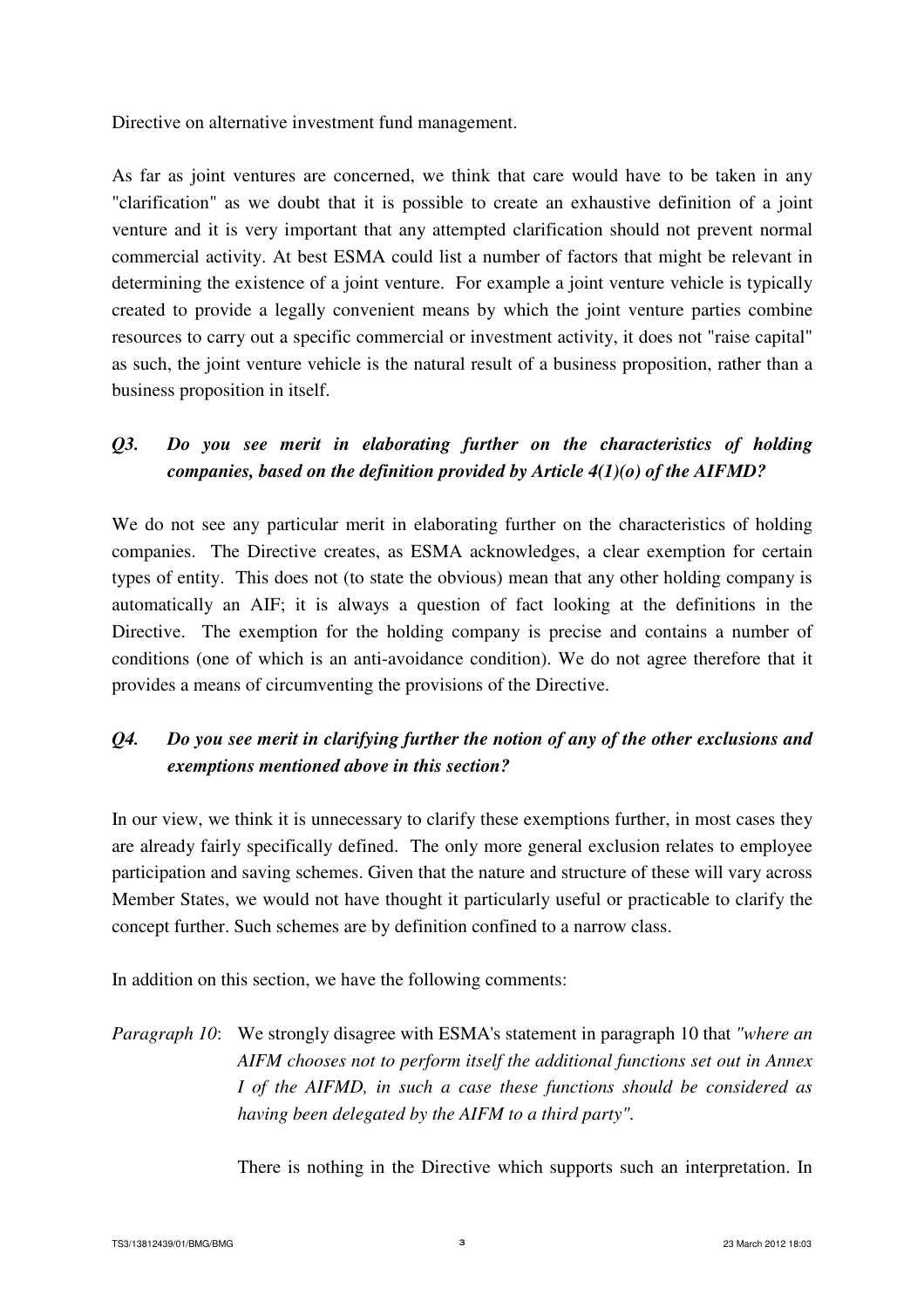the case of many types of fund these are not activities that would be carried out by the entity that in future will be regarded as the AIFM, indeed the AIFM may, depending on the structure of a fund, have nothing to do with their appointment. For example, in the case of an AIF that is a listed company, the maintenance of shareholder registers, tax returns, distribution of income may well form part of the responsibilities of the board, company secretary, registrar or some other entity appointed directly by the board to deal with shareholders.

 The AIFMD, unlike UCITS, is concerned with a wide range of different types and structures of fund designed for professional investors. It was not intended to regulate the structure of AIFs and should not do so.

 As ESMA itself recognises in paragraph 4, the activity of managing an AIF is defined in the Directive as performing at least the portfolio management and risk management functions (which includes performing them through delegation, subject to the letterbox issue). The other Annex 1 activities are clearly not within the scheme of the Directive as mandatory AIFM responsibilities. Section  $2(a)(b)$  and (c) are clearly stated in Annex 1 to be functions which the AIFM "may" perform, not functions which it "shall" perform. This permission is necessary because of the restrictions placed on AIFM activities by Article 6. Performance through delegates is a choice of the AIFM for those functions which the AIFM is entrusted with in relation to the particular fund (including at the least investment management). If the structure of the fund is such that the AIFM is not responsible for the functions in Section 2 of Annex 1 then it should not be regarded as either performing them or as delegating them.

 This is particularly important given the range of asset classes and the breadth of the activities which might be covered by paragraph  $2(c)$  of Annex 1 -Activities related to the assets of AIFs. Although in view of the wide scope of the Directive and range of types of fund covered it would not have been appropriate to ban an AIFM from carrying on a very wide range of such activities it would be even more inappropriate to impose an obligation on the AIFM to perform (or be treated as delegating the performance of) all such activities in all circumstances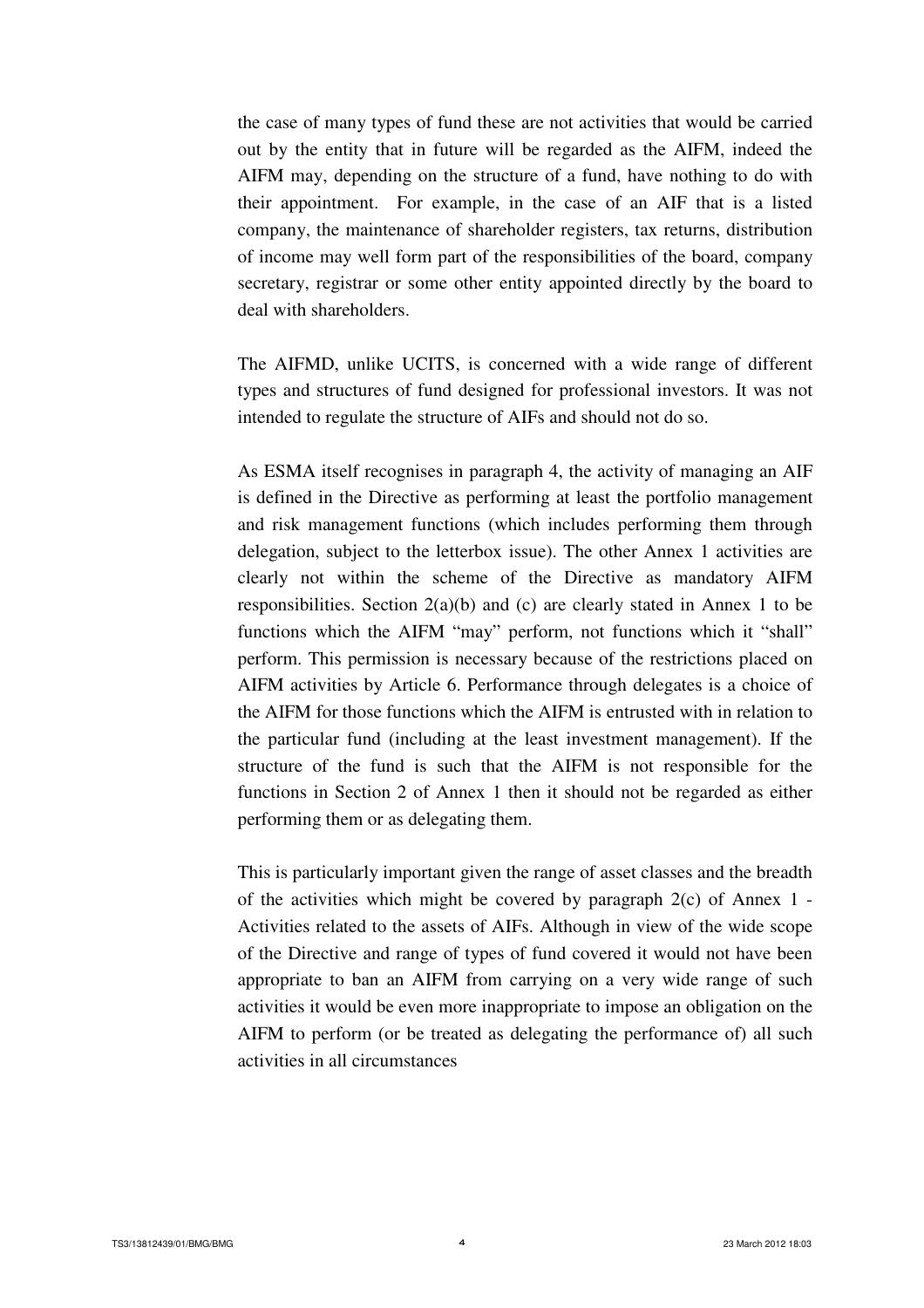## *Q5. Do you agree with the orientations set out above on the content of the criteria extracted from the definition of AIF?*

We agree with the ESMA statements in paragraphs 25 and 26 concerning capital raising, however we disagree with paragraph 27. The definition of an AIF in the Directive expressly includes, as a core condition, that it is an undertaking which raises capital from a number of investors. However we think there is another reason why the example given by ESMA need not cause a policy concern. In the example we assume ESMA intends to refer to a position where the investors in the original entity become investors in the new entity, as unless this occurred there would be no policy or other concern. In such a case we would expect the successor entity to be an AIF, it is clearly "stepping into the shoes" of the first vehicle.

We also do not agree with paragraph 29 in two separate respects.

- 1. The mere fact that an AIF's rules do not restrict the sale of units to a single investor does not make it automatically an AIF. It is not the rules alone which matter, the question is whether in fact there is a capital raising from a number of investors.
- 2. A nominee arrangement is not of itself an AIF, many firms which are managing individual investment portfolios register their clients' investments in a single nominee name, but the nominee has not raised capital and the investors' interests are separate. We would agree that in some cases an AIF or AIFM use a nominee structure to raise capital for an AIF (in which case there would have been capital raising).

#### *Q6. Do you have any alternative/additional suggestions on the content of these criteria?*

## *Q7. Do you agree with the details provided above on the notion of raising capital? If not, please provide explanations and an alternative solution.*

See the answer given to Q 5. We also suggest that a key factor is that capital is raised from external, or unconnected sources, for investment in accordance with a defined investment policy.

# *Q8. Do you consider that any co-investment of the manager should be taken into account when determining whether or not an entity raises capital from a number of investors?*

We do not. Such co-investment would not be "external" capital and should not be regarded as "raising" capital. The same applies to capital contributed by executives and other connected parties of the manager.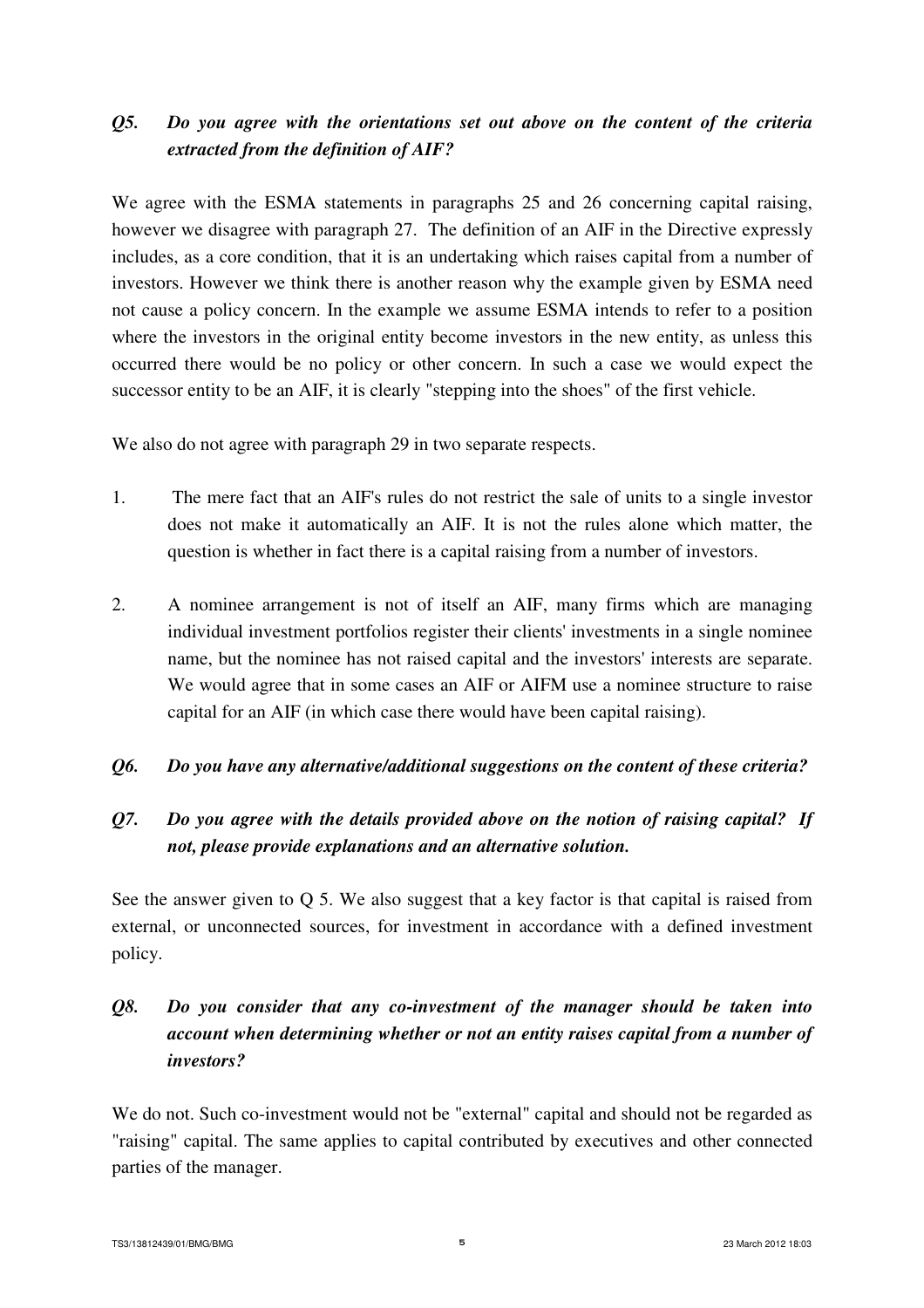### *Q9. Do you agree with the analysis on the ownership of the underlying assets in an AIF? Do other ownership structures exist in your jurisdiction?*

We agree that investors in AIFs are generally not the registered holders of the underlying assets, but we think the rest of paragraph 33 is over simplified. When an investor holds shares in a company, it is the company, not the investor which owns the assets. Whether an investor has any beneficial or legal ownership rights depends on the legal nature of the AIF and the applicable law (e.g. a shareholder's rights will be different in nature to the rights of a trust beneficiary).

It is also important to distinguish between situations where assets are held collectively. In some cases, where assets are raised for collective investment in accordance with a defined investment policy then there may be an AIF. If the assets are collectively owned and registered in a nominee name the investors will be beneficial owners (in English law they will not have rights to any particular assets, they are 'tenants in common' in respect of the pool of assets). In other cases there may be joint registration in a nominee (see above) but no common investment policy or pooled ownership and no AIF.

## *Q10. Do you agree with the analysis on the absence of any investor discretion or control of the underlying assets in an AIF? If not, please explain why.*

We think that the core issue is that the AIFM has responsibility for management in accordance with the defined investment policy. We do not see the need for superimposing the concept that an investor has "day to day no discretion or control*.* 

# *Q11. Do you agree with the proposed definition of open-ended funds in paragraph 41? In particular, do you agree that funds offering the ability to repurchase or redeem their units at less than an annual frequency should be considered closed-ended?*

We agree it is desirable to give harmonised guidance on this question and think the proposal is sensible.

#### **V. Appointment of AIFM**

#### *Q13. Do you agree with the above analysis? If not, please provide explanations.*

We agree that the AIF is free to appoint any duly authorised manager as the AIFM and that it is for the agreement entered into by the AIF to be clear as to the relationship and responsibilities (paragraphs 45 and 47).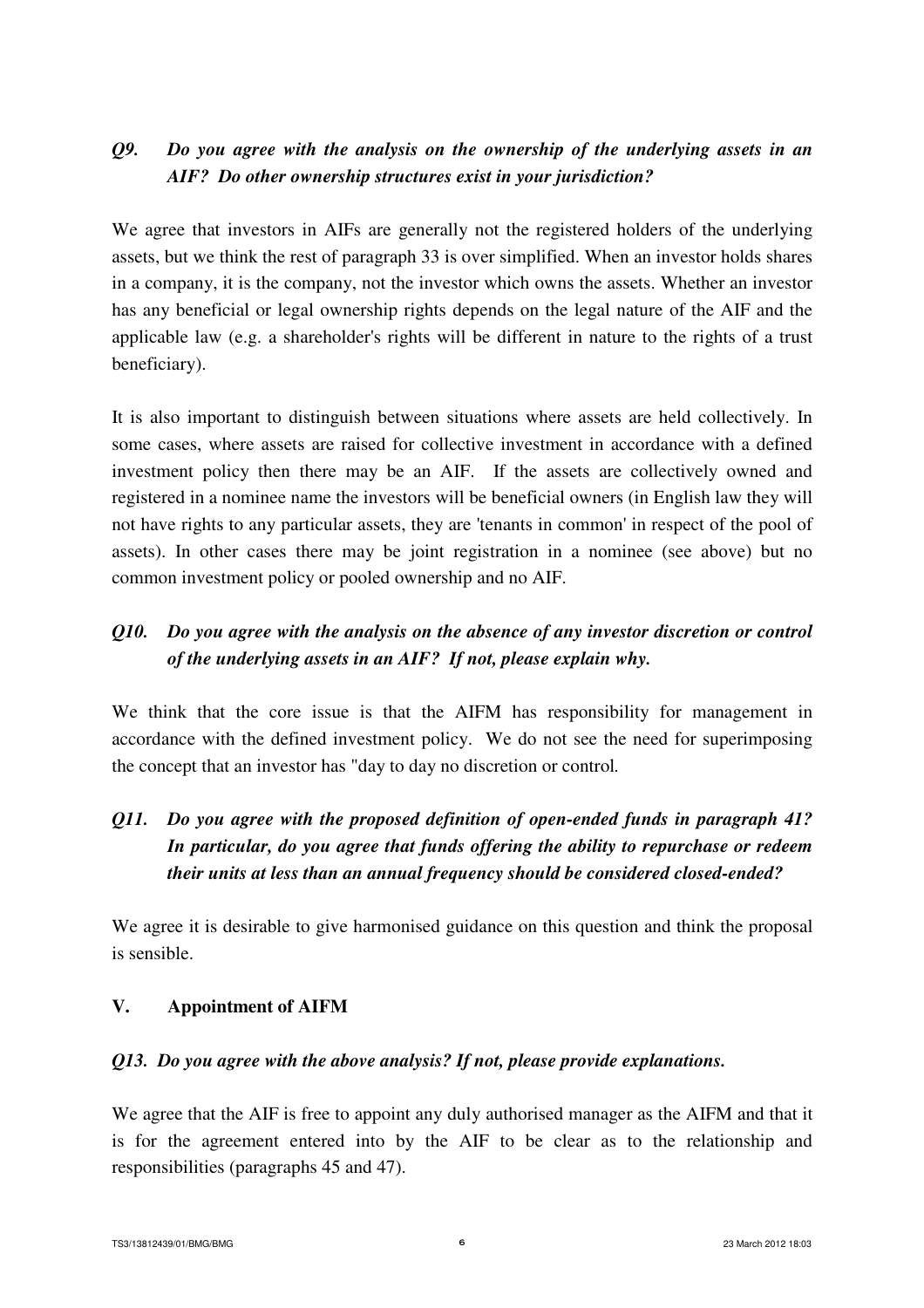#### **VI. Treatment of MiFID Firms and Credit Institutions**

#### *Q14. Do you agree with the above analysis? If not, please provide explanations.*

The analysis as to the position for MiFID firms and credit institutions reveals two serious issues.

The first is that many firms which currently both manage some investment funds and advise on, receive and transmit and execute orders for other investment funds or clients will not be able to continue both activities in one entity and will have to divide up their activities if Art 6 means they cannot be authorised under both MiFID and the AIFMD.

The second is that it appears, according to the UK FSA, that an entity which is permitted to carry on certain limited MiFID activities (discretionary management and limited advice and reception and transmission of orders) in addition to being an AIFM, will be subject to the full CAD regime as if it were a MiFID firm. However it also appears that it will not have the related benefits that a MiFID firm has, namely a passport for these extra activities. This puts the AIFM on an unlevel playing field compared with MiFID and UCITS firms, who are subject to CAD but who are both entitled to passports for the full range of their permitted activities. We believe this to be an oversight in the AIFMD, as there can be no policy reason to subject a firm to the burden of a European capital regime and MiFID conduct of business rules, and not provide it with the benefit of a passport. It is an issue however which ESMA can resolve, preferably by agreeing a basis between Member State regulators under which an AIFM authorised in one Member State can use its Treaty rights to provide any additional services permitted under AIFMD for which it is authorised, rather than individual firms exercising their Treaty rights outside an organised process. The UK has already formalised a process by which this can be done generally in the financial services field, so Schedule IV of the UK Financial Services & Markets Act 2000 could be used as a precedent.